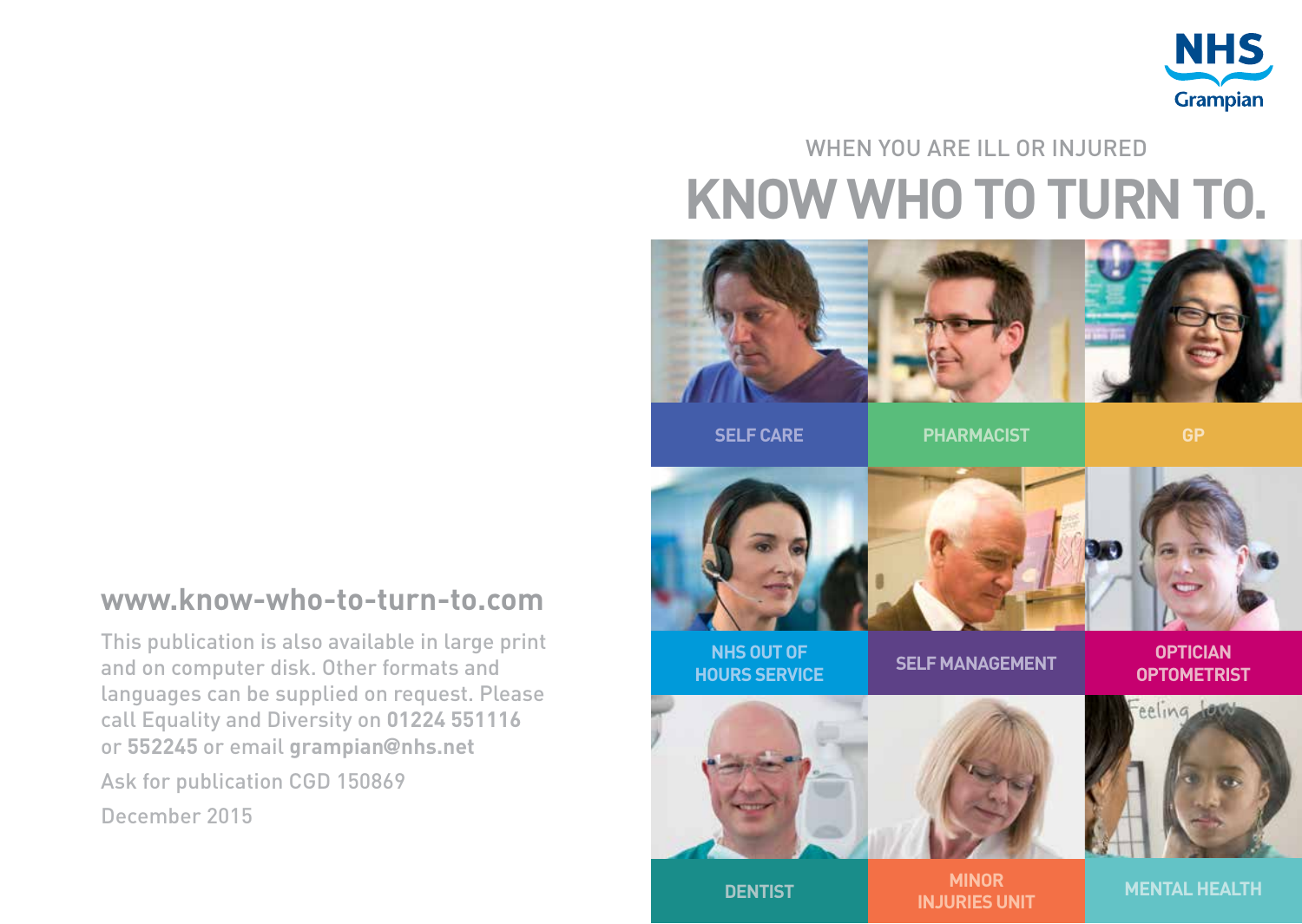#### **WHEN YOU'RE ILL OR INJURED KNOW WHO TO TURN TO.**

#### **www.know-who-to-turn-to.com**

This booklet has been produced to help you get the right medical assistance when you're ill or injured. There are ten options to choose from.

| <b>SELF CARE</b>                | $4 - 5$   |
|---------------------------------|-----------|
| <b>PHARMACIST</b>               | $6 - 7$   |
| <b>MENTAL HEALTH</b>            | $8 - 9$   |
| <b>GP</b>                       | $10 - 11$ |
| <b>NHS OUT OF HOURS SERVICE</b> | $12 - 13$ |
| <b>SELF MANAGEMENT</b>          | $14 - 15$ |
| <b>OPTICIAN / OPTOMETRIST</b>   | $16 - 17$ |
| <b>DENTIST</b>                  | $18 - 19$ |
| <b>MINOR INJURIES UNIT</b>      | $20 - 21$ |
| A&E / 999                       | $22 - 23$ |

Going directly to the person with the appropriate skills is important. This can help you to a speedier recovery and makes sure all NHS services are run efficiently.

The following sections of this booklet give examples of common conditions, and provide information on who to turn to.

Remember, getting the right help is in your hands.

So please keep this booklet handy, and you'll always know who to turn to when you're ill or injured.

Further information on all of the above services can be found at www.know-who-to-turn-to.com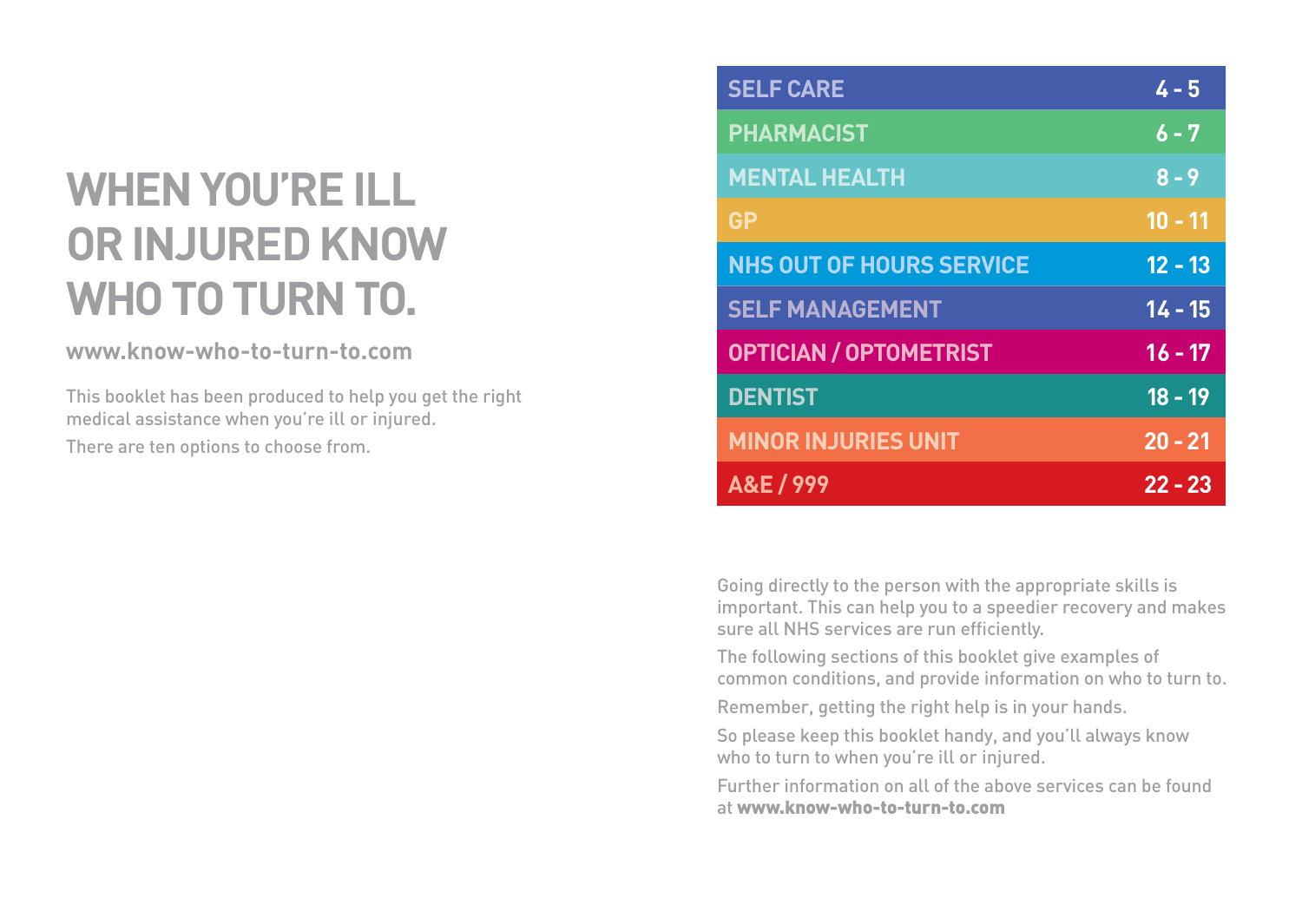# **HANGOVER. GRAZED KNEE. SORE THROAT. COUGHS AND COLDS. TURN TO SELF CARE.**

For a speedy recovery, self care is the best option when you have a minor illness or injury.

A well-stocked medicine cabinet means you'll receive the right treatment immediately.

You can find out more about illnesses, health related services and what to keep in your medicine cabinet by visiting www.know-who-to-turn-to.com

Or you can call our free healthline on 0500 20 20 30.

You can also visit your free NHS healthpoint at Aberdeen Royal Infirmary, Aberdeen Health Village, Dr Gray's Hospital, Elgin, The Hot Spot, Peterhead or High Street, Fraserburgh.



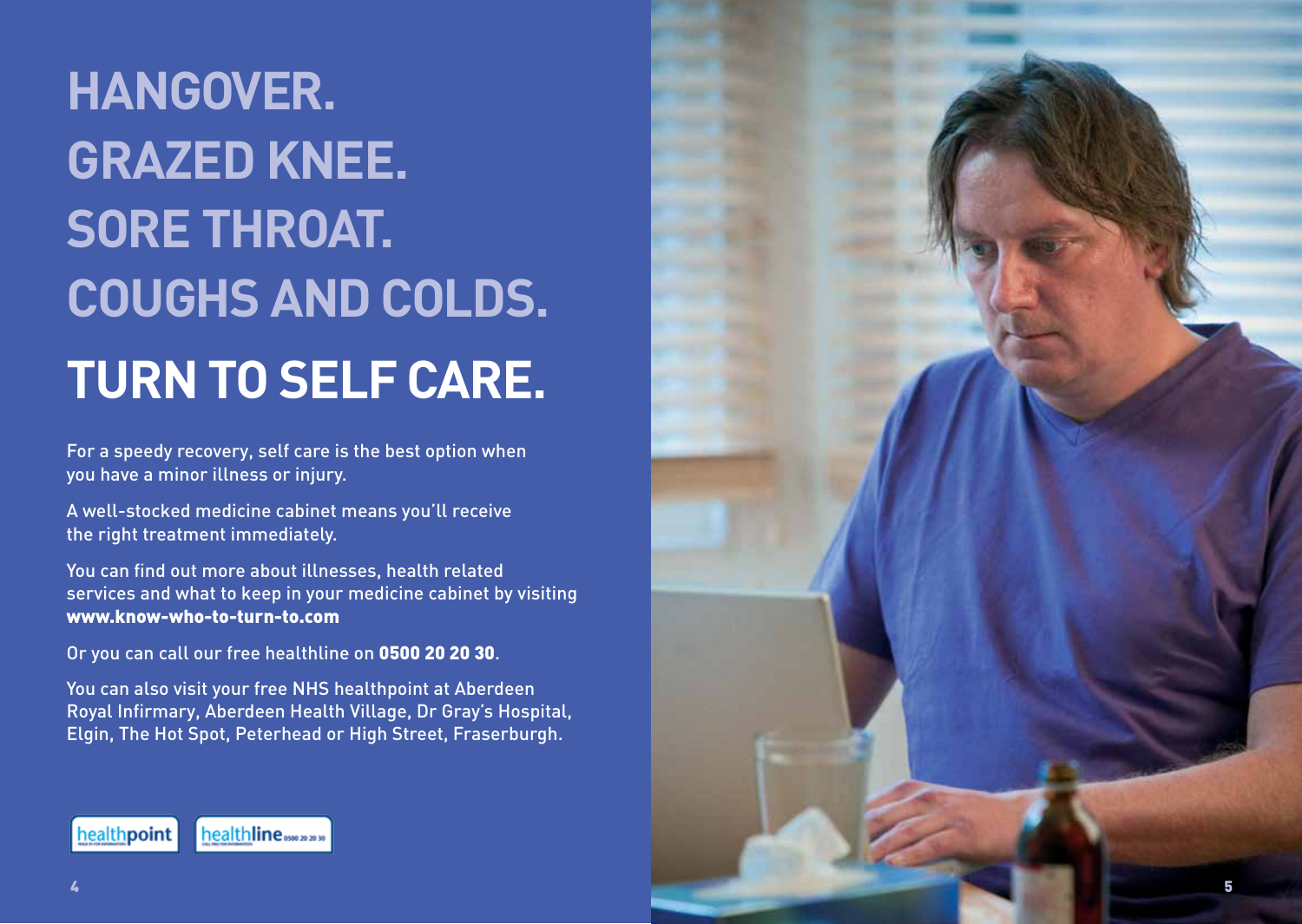**COUGHS AND COLDS. INDIGESTION. CONSTIPATION. ACHES AND PAINS. TURN TO YOUR PHARMACIST.**

Drop into your local pharmacy anytime to get expert advice or information on healthcare, as well as help with your medicines. There is no need to make an appointment.

Your pharmacist sells a wide range of over the counter medicines to treat minor ailments such as hay fever, athlete's foot and cold sores (treatment for minor ailments is provided free of charge under the Minor Ailment Service to patients exempt from prescription charges).

All pharmacies dispense prescriptions and most supply emergency contraception on the NHS. If you run out of your regular medicines and can't obtain a prescription from your GP, your pharmacist can dispense an urgent repeat supply.

To find your local pharmacy call our free healthline on 0500 20 20 30 or visit www.know-who-to-turn-to.com

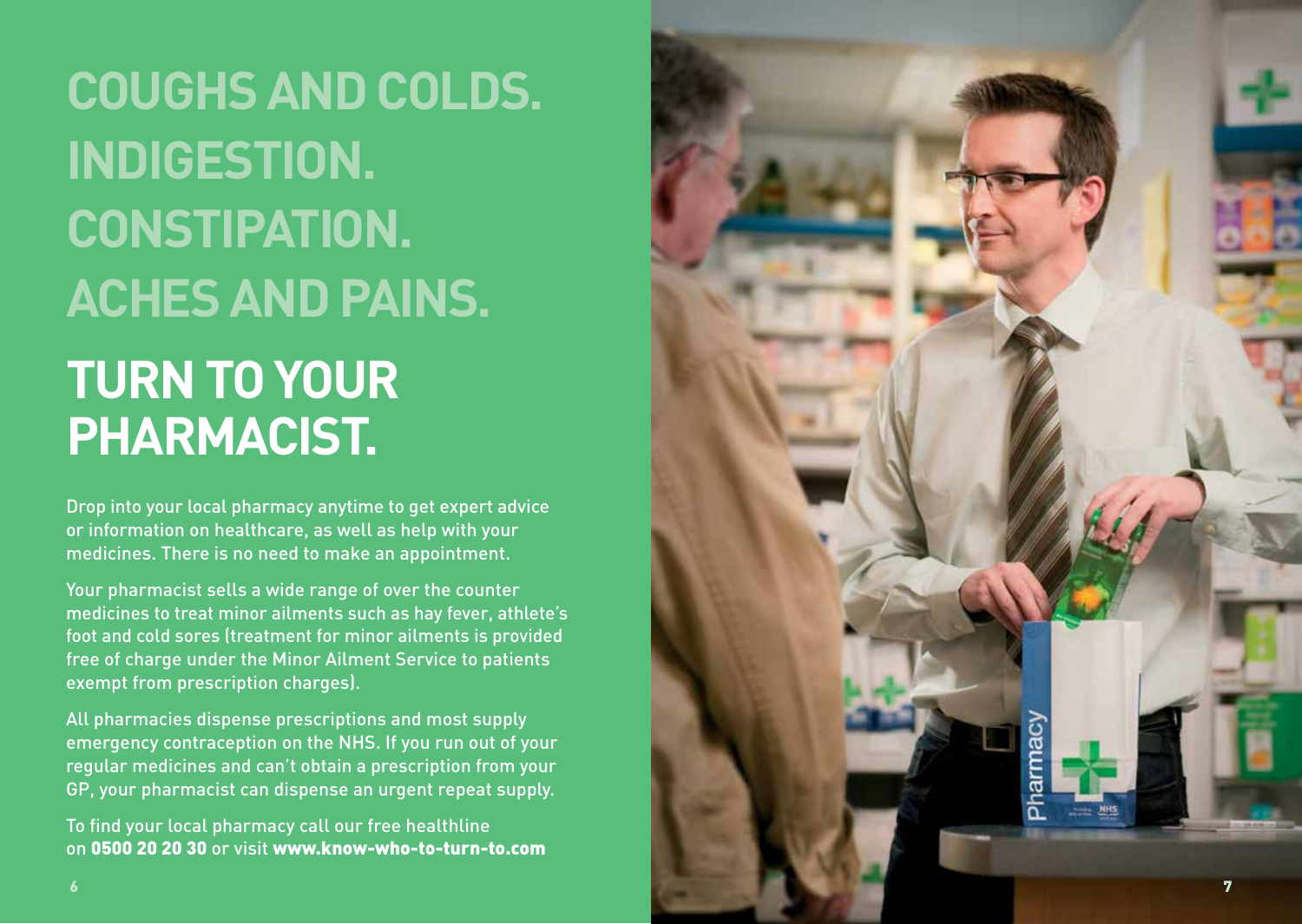# **LOW MOOD STRESSED, ON EDGE. ANXIOUS. DISTRESSED. TURN TO LOCAL SUPPORT SERVICES**

When you need help with your mental health or are finding it difficult to cope with things; **know who to turn to** .

- Breathing Space (tel 0800 83 85 87) Confidential phone service for anyone in Scotland experiencing low mood, depression or anxiety. Open weekdays 6pm to 2am and 24 hours at weekends.
- The Samaritans (tel 116 123) Day or night, a Samaritans volunteer is there to give support to anyone feeling down or struggling to cope.
- Living Life (tel 0800 328 9655) A free appointment-based telephone service for anyone over the age of 16 with low mood, mild to moderate depression and/or anxiety. Open Monday to Friday, 1pm to 9pm.
- www.stepsforstress.org A guide to stressing less and enjoying life more.
- NHS Grampian healthpoint (freeline 0500 20 20 30) For local help, advice and support.

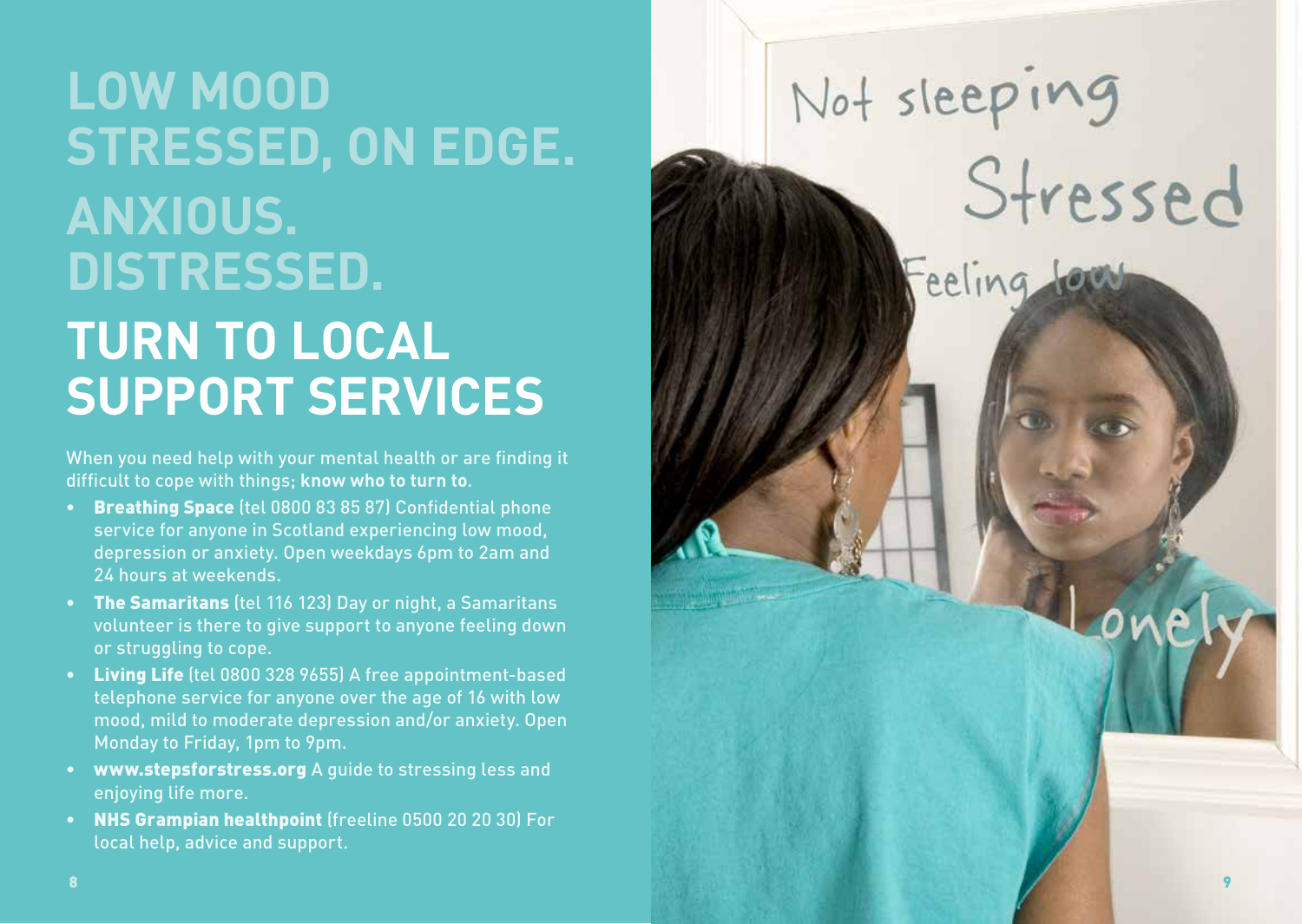**VOMITING. EAR PAIN. SORE BELLY. BACKACHE. TURN TO YOUR GP.**

When you have an illness or injury that just won't go away, make an appointment to see your General Practitioner (GP).

Your GP, also known as your family doctor, will carry out detailed examinations and provide advice, information and prescriptions. Your doctor can also refer you to specialist healthcare professionals.

Everyone needs to register at their local GP surgery. To find out how to register, or find your nearest medical practice, simply visit www.know-who-to-turn-to.com or call our free healthline on 0500 20 20 30 .

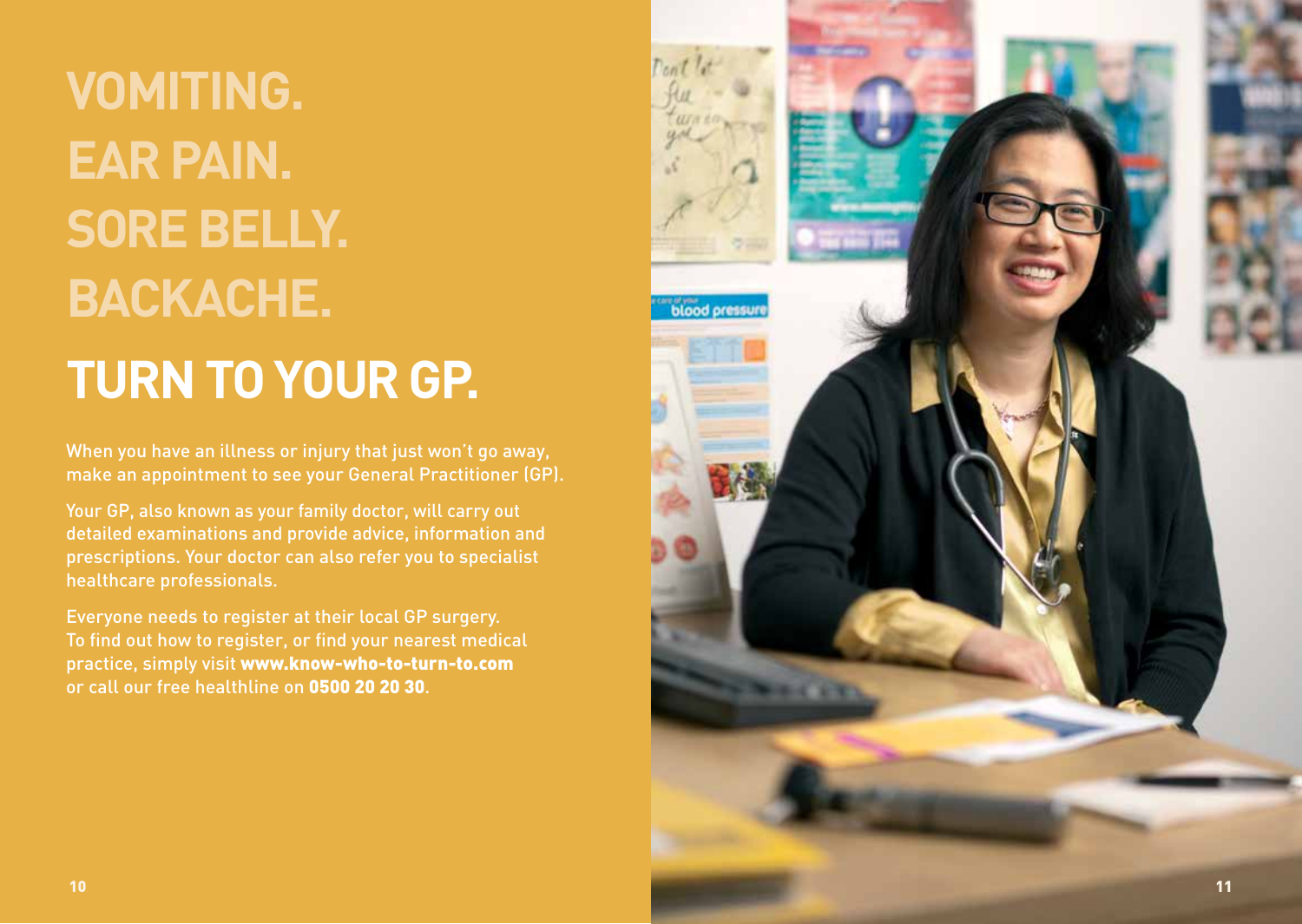#### **TOO ILL TO WAIT UNTIL YOUR GP SURGERY IS OPEN?**

### **TURN TO YOUR NHS OUT OF HOURS SERVICE.**

When your GP surgery is closed, and you're too ill to wait until it re-opens, you can access appropriate out of hours services through NHS 24.

Your local NHS out of hours service works with NHS 24 to make sure that urgent medical advice and care is always available to you.

Call NHS 24 on 111 .

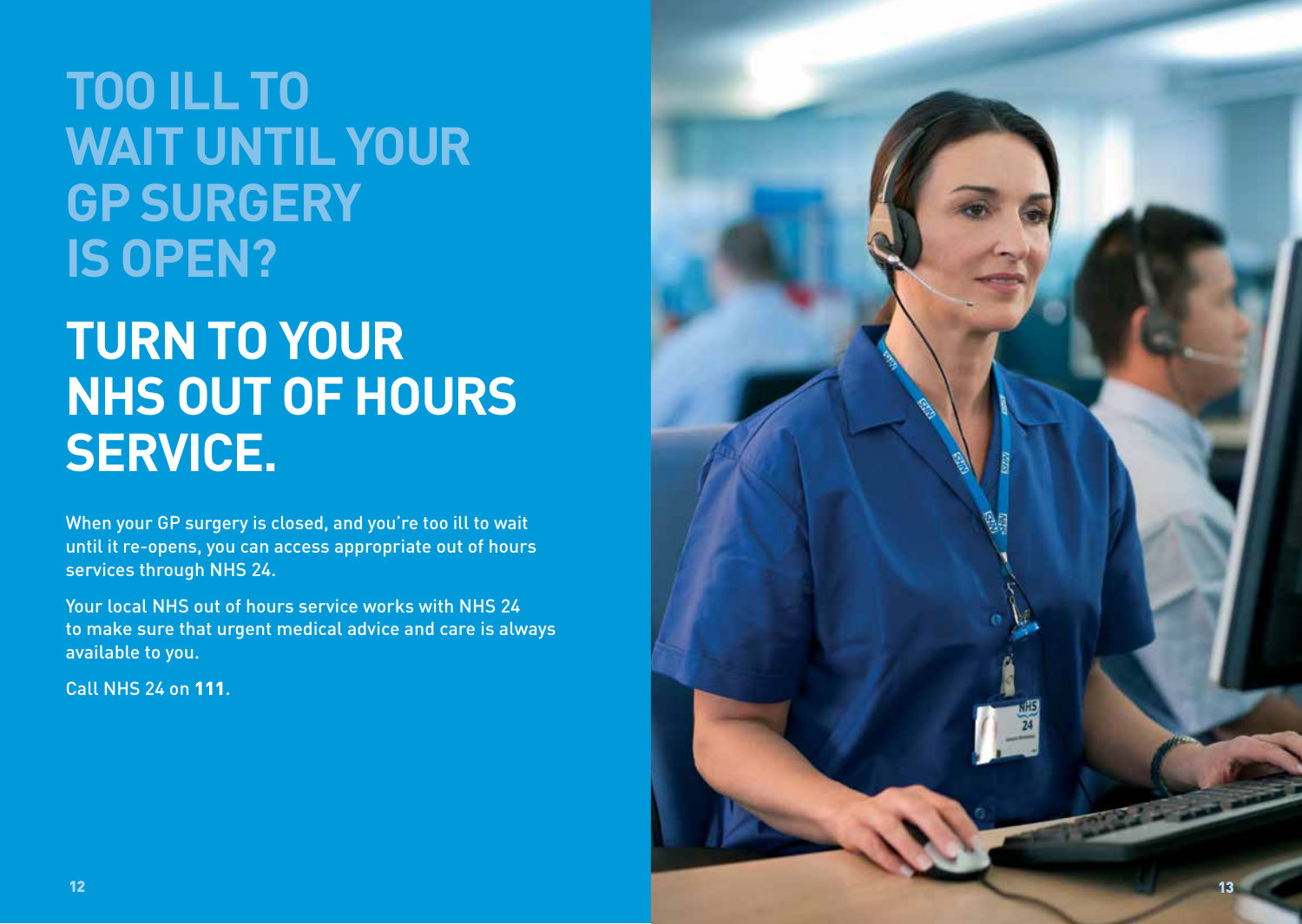# **DIABETES. COPD. DEMENTIA. HEART DISEASE. TURN TO SELF MANAGEMENT.**

If you're living with a long term health condition, additional assistance is available to help you access a range of services that offer the level of support you may need at different stages of your condition, including benefits entitlement, stress management and support groups. And most of these back-up services are free.

Self management enables you to take greater control of your health and improve your quality of life.

To find out more visit www.know-who-to-turn-to.com or call our free healthline on 0500 20 20 30 or email healthpoint **@**nhs.net

You can also visit your free NHS healthpoint at Aberdeen Royal Infirmary, Aberdeen Health Village, Dr Gray's Hospital, Elgin, The Hot Spot, Peterhead or High Street, Fraserburgh.

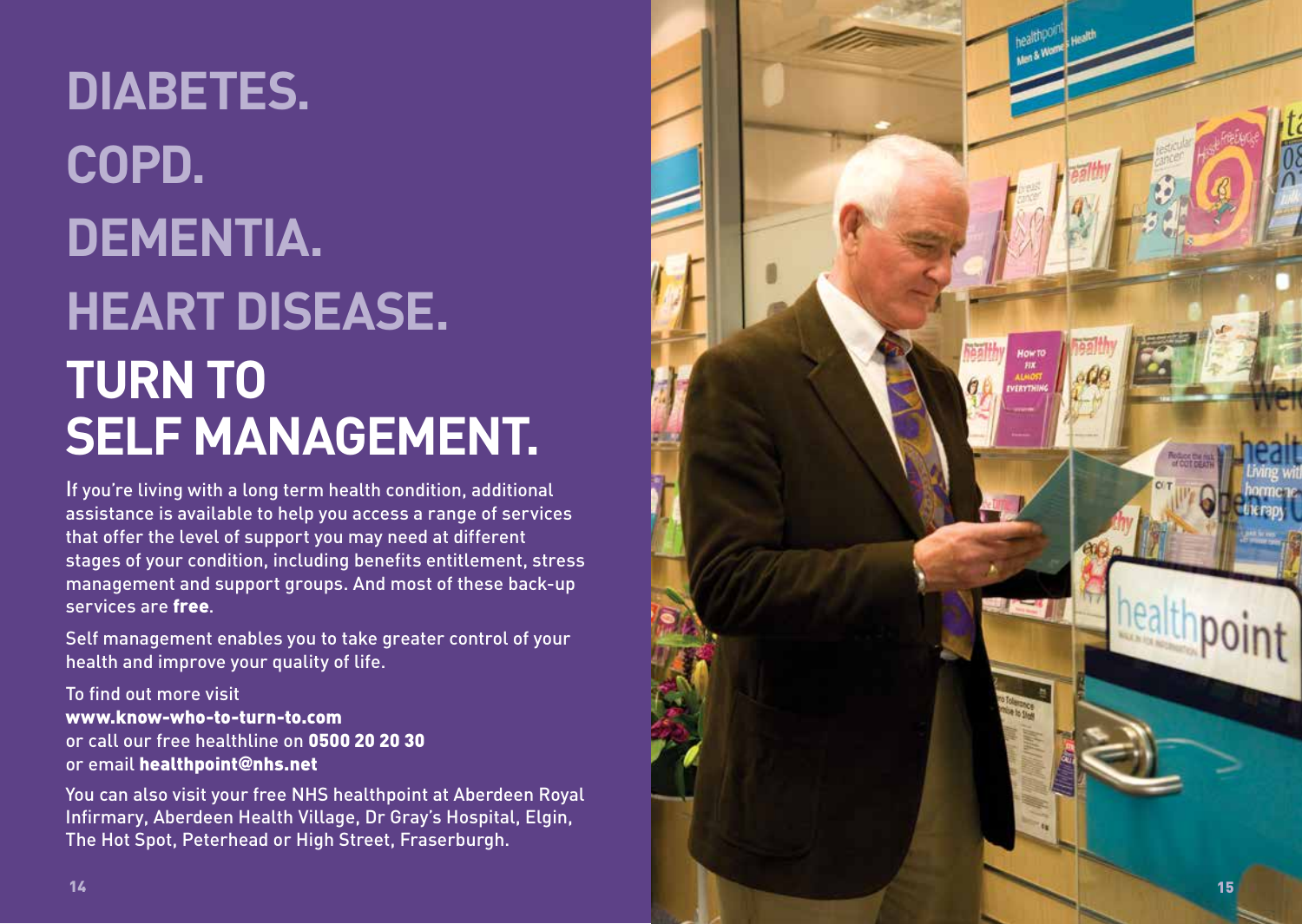### **SUDDEN LOSS OF VISION. BLURRED VISION. PAINFUL OR RED EYES. SUDDEN FLASHES AND FLOATERS. TURN TO YOUR OPTICIAN/OPTOMETRIST.**

If you have an eye problem, you can make an emergency appointment with an optician (also known as an optometrist). These appointments are provided free by the NHS and will ensure you receive the right specialist care as soon as possible.

Opticians (optometrists) have the same specialist equipment as specialist eye doctors (hospital ophthalmologists) and may be able to treat and manage your eye problem without a need for you to go anywhere else.

They can also refer you to the hospital eye clinic if necessary.

To make an emergency appointment, telephone your optician/ optometrist or contact NHS24 on 111.

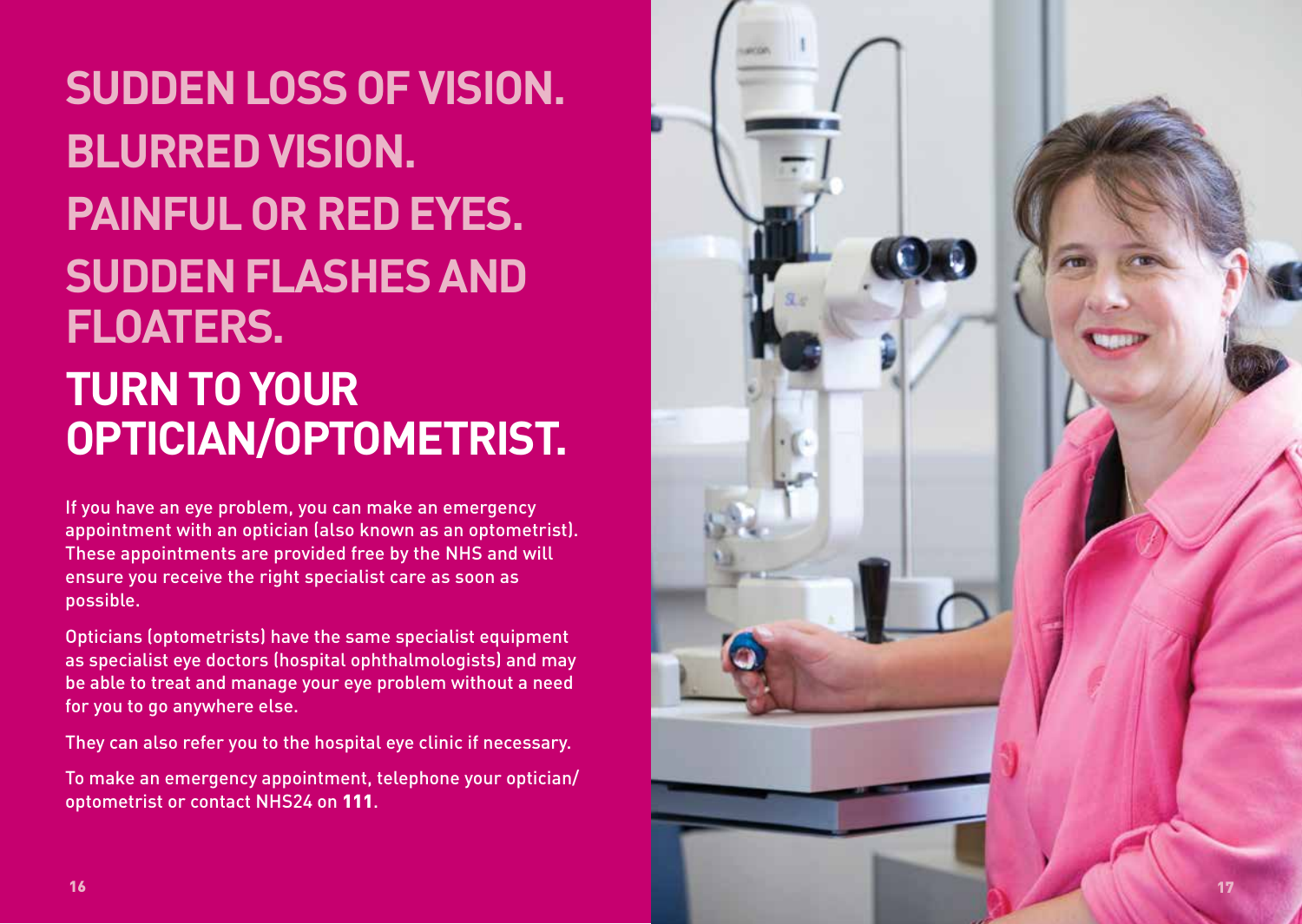#### **SEVERE TOOTHACHE? INFECTION OR INJURY IN YOUR MOUTH OR TEETH THAT NEEDS URGENT ATTENTION? TURN TO YOUR DENTIST.**

#### IF YOU ARE REGISTERED WITH A DENTIST

You should contact your dental practice for an appointment. Even if your practice is closed, you will hear a message which provides details of their out of hours arrangements for providing advice and treatment.

#### IF YOU ARE NOT REGISTERED WITH A DENTIST

Help is available by contacting the NHS Grampian Dental Information and Advice Line DIAL on 0845 45 65 990. This service is available between 8.05am - 5.45pm and can also be used if you are just visiting the Grampian area and cannot wait until you see your local dentist. For problems that occur between 6pm and 8am, you should call NHS 24 on 111.

Are you worried about persistent mouth, tooth or gum problems? Arrange an appointment with your dentist to get a dental check up.

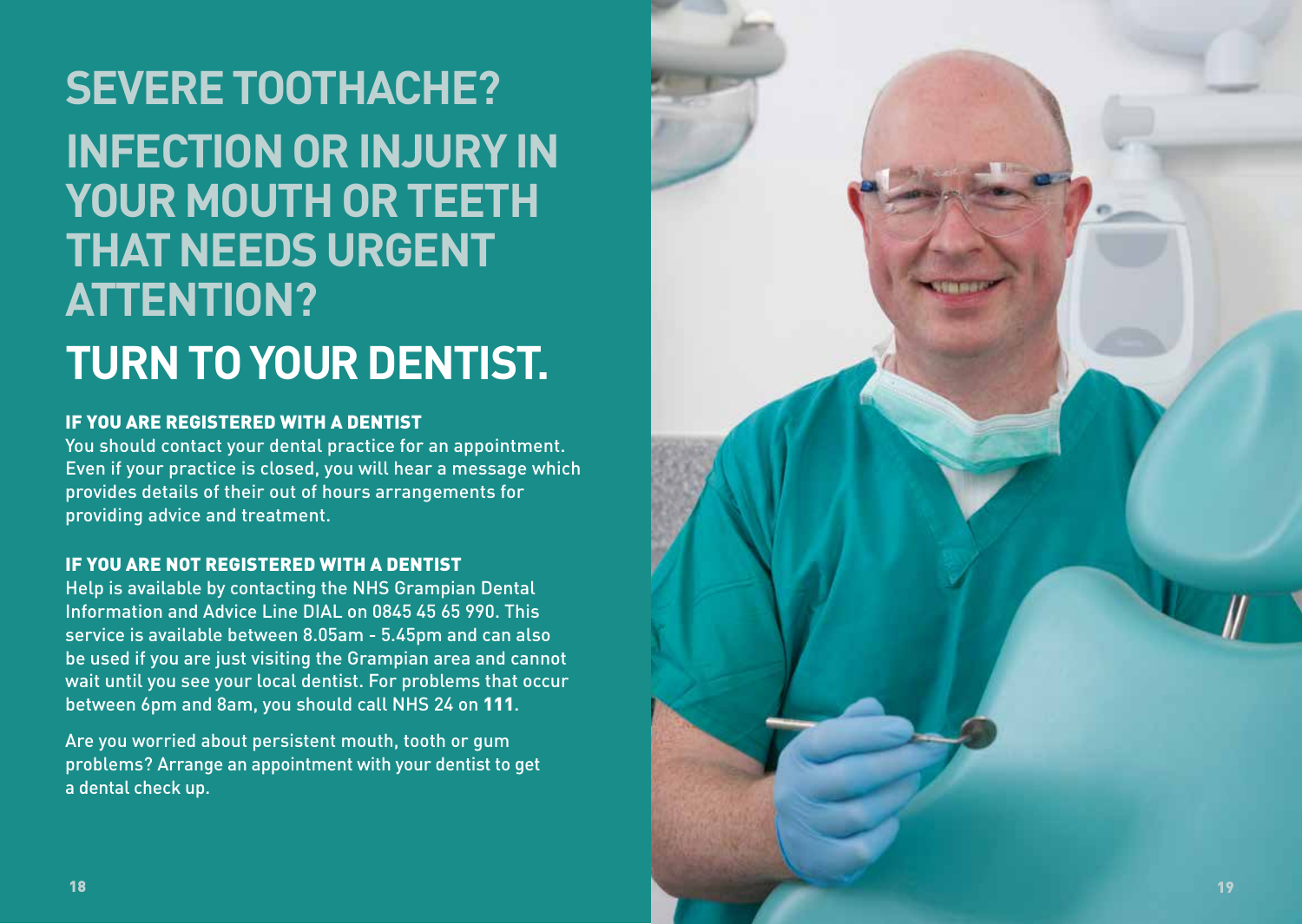# **CUTS AND MINOR BURNS. SPRAINS.**

### **NOT SURE IF YOU HAVE A BROKEN BONE?**

## **TURN TO YOUR MINOR INJURIES UNIT.**

If you require urgent care for a minor injury, you should attend your local Minor Injury Unit.

Most Minor Injury Units are open 24 hours a day. You can be treated for a range of ailments including sprains, burns and simple fractures. If your injury happened a few days ago, or if it's an old injury that has got worse again, please turn to your GP for advice.

There are Minor Injury Units based within the following hospitals;

| (Within A&E Department)<br>Foresterhill, Aberdeen AB25 2ZN | Open 24 hours seven days a week                            |
|------------------------------------------------------------|------------------------------------------------------------|
| Bellwood Road, Aboyne AB34 5HQ                             | Open 24 hours seven days a week                            |
| <b>Clunie Street, Banff AB45 1JA</b>                       | Open 24 hours seven days a week                            |
| (Within A&E Department)<br>Pluscarden Road, Elgin IV30 1SN | Open 24 hours seven days a week                            |
| Queens Road, Aberlour, Banffshire AB38 9PR                 | Open 24 hours seven days a week                            |
| Lochpots Road, Fraserburgh AB43 9NH                        | Open 24 hours seven days a week                            |
| Rannes Street, Insch, Aberdeenshire AB52 6JJ               | Open 24 hours seven days a week                            |
| Upperboat Road, Inverurie, Aberdeenshire AB51 3UL          | Open 6pm - 8.30am Monday<br>to Friday and 24 hours Sat/Sun |
| <b>Bleachfield Street, Huntly AB54 8EX</b>                 | Open 24 hours seven days a week                            |
| Kirkton Road, Stonehaven AB39 2NJ                          | Open 24 hours seven days a week                            |
| <b>Grantown Road, Forres IV36 1JG</b>                      | Open 8am - 6pm Monday to Friday                            |
| Links Terrace, Peterhead AB42 2XB                          | Open 24 hours seven days a week                            |
| <b>Buckie, Banffshire AB56 1EJ</b>                         | Open 24 hours seven days a week                            |
| Stephen Avenue, Dufftown, Banffshire AB55 4BH              | Open 24 hours seven days a week                            |
| Turner Street, Keith AB55 5DJ                              | Open 24 hours seven days a week                            |
| Balmellie Road, Turriff, Aberdeenshire AB53 4DQ            | Open 24 hours seven days a week                            |
|                                                            |                                                            |

| <b>ABERDEEN ROYAL INFIRMARY</b>      | (Within A&E Department)<br>Foresterhill, Aberdeen AB25 2ZN | Open 24 hours seven days a week                          |
|--------------------------------------|------------------------------------------------------------|----------------------------------------------------------|
| <b>ABOYNE HOSPITAL</b>               | Bellwood Road, Aboyne AB34 5HQ                             | Open 24 hours seven days a week                          |
| <b>CHALMERS HOSPITAL</b>             | <b>Clunie Street, Banff AB45 1JA</b>                       | Open 24 hours seven days a week                          |
| <b>DR GRAY'S HOSPITAL</b>            | (Within A&E Department)<br>Pluscarden Road, Elgin IV30 1SN | Open 24 hours seven days a week                          |
| <b>FLEMING HOSPITAL</b>              | Queens Road, Aberlour, Banffshire AB38 9PR                 | Open 24 hours seven days a week                          |
| <b>FRASERBURGH HOSPITAL</b>          | Lochpots Road, Fraserburgh AB43 9NH                        | Open 24 hours seven days a week                          |
| <b>INSCH WAR MEMORIAL HOSPITAL</b>   | Rannes Street, Insch, Aberdeenshire AB52 6JJ               | Open 24 hours seven days a week                          |
| <b>INVERURIE HOSPITAL</b>            | Upperboat Road, Inverurie, Aberdeenshire AB51 3UL          | Open 6pm-8.30am Monday<br>to Friday and 24 hours Sat/Sun |
| <b>JUBILEE HOSPITAL</b>              | <b>Bleachfield Street, Huntly AB54 8EX</b>                 | Open 24 hours seven days a week                          |
| KINCARDINE COMMUNITY HOSPITAL        | Kirkton Road, Stonehaven AB39 2NJ                          | Open 24 hours seven days a week                          |
| <b>FORRES HEALTH AND CARE CENTRE</b> | <b>Grantown Road, Forres IV36 1JG</b>                      | Open 8am - 6pm Monday to Friday                          |
| PETERHEAD COMMUNITY HOSPITAL         | Links Terrace, Peterhead AB42 2XB                          | Open 24 hours seven days a week                          |
| <b>SEAFIELD HOSPITAL</b>             | <b>Buckie, Banffshire AB56 1EJ</b>                         | Open 24 hours seven days a week                          |
| <b>STEPHEN HOSPITAL</b>              | Stephen Avenue, Dufftown, Banffshire AB55 4BH              | Open 24 hours seven days a week                          |
| <b>TURNER HOSPITAL</b>               | <b>Turner Street, Keith AB55 5DJ</b>                       | Open 24 hours seven days a week                          |
| <b>TURRIFF HOSPITAL</b>              | Balmellie Road, Turriff, Aberdeenshire AB53 4DQ            | Open 24 hours seven days a week                          |

To find out more about your local Minor Injuries Unit, visit www.know-who-to-turn-to.com